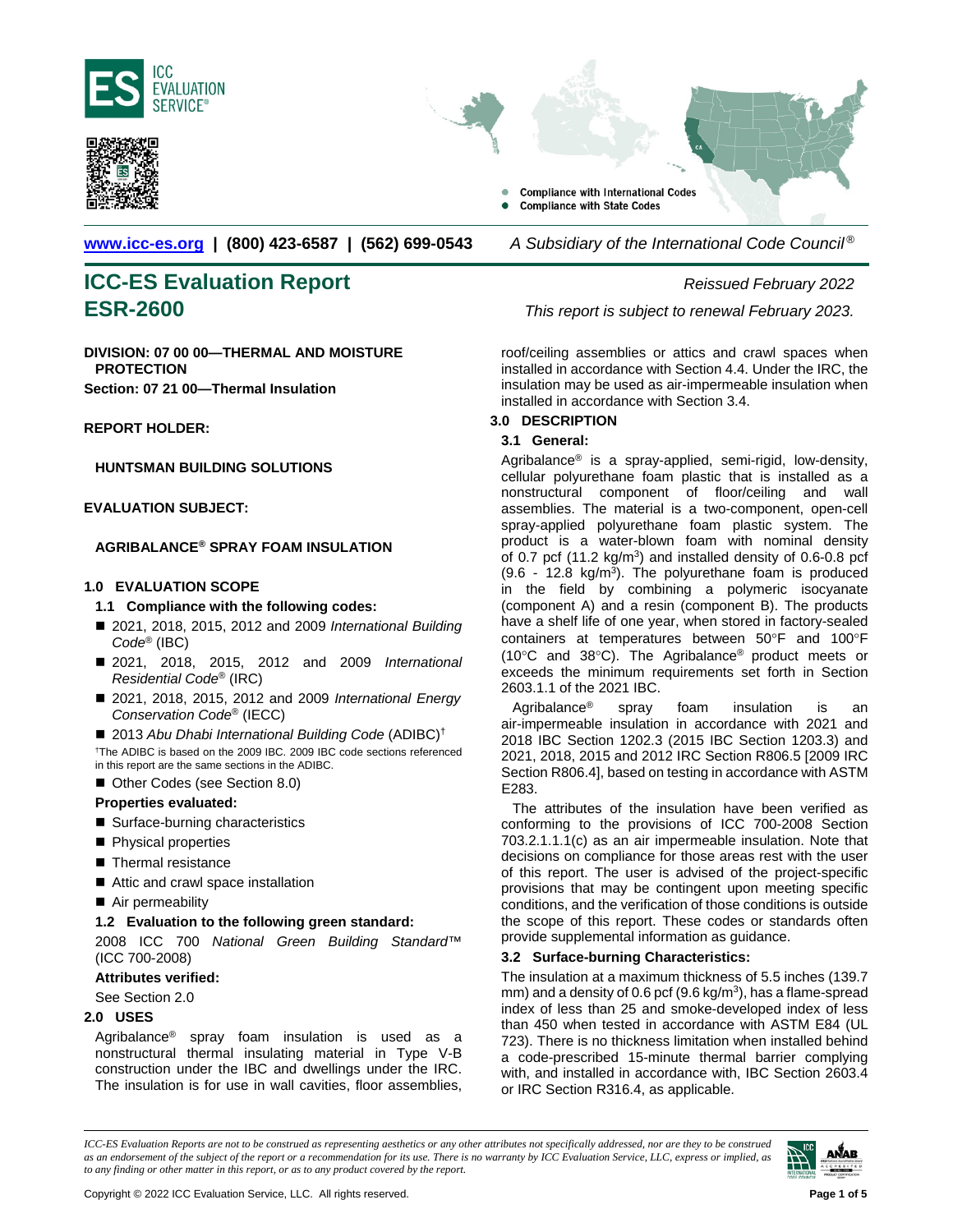# **3.3 Thermal Resistance,** *R***-values:**

The insulation has thermal resistance, *R*-values, at a mean temperature of 75°F (24°C), as shown in Table 1.

# **3.4 Air Permeability:**

Agribalance® spray-applied polyurethane foam insulation, at a minimum of 3.5 inches (89 mm), is considered air-impermeable insulation in accordance with 2021 and 2018 IBC Section 1202.3 [2015 IBC Section 1203.3] and 2021, 2018, 2015 and 2012 IRC Section R806.5 (2009 IRC Section R806.4) based on testing in accordance with ASTM E283 and ASTM E2178.

# **3.5 Blazelok™ IB4 Intumescent Coating:**

Blazelok™ IB4 intumescent coating, manufactured by ICP Construction, is a one-component, water-based liquid coating. Blazelok™ IB4 is supplied in 5-gallon (19 L) pails and/or 55-gallon (208 L) drums and has a shelf life of one (1) year when stored in factory-sealed containers at temperatures between 45°F (7°C) and 90°F (32°C).

# **3.6 Blazelok™ TBX or Fireshell**® **F10E Intumescent Coating:**

Blazelok™ TBX or Fireshell<sup>®</sup> F10E coating, manufactured by ICP Construction [\(ESR-3997\)](mailto:https://www.icc-es.org/wp-content/uploads/report-directory/ESR-3997.pdf), is a one-component, water-based liquid-applied intumescent coating. Blazelok™ TBX or Fireshell® F10E is supplied in 5-gallon (19 L) pails and 55-gallon (208 L) drums and has a shelf life of one (1) year when stored in factory-sealed containers at temperatures between 45°F (7.2°C) and 95°F (35°C).

# **3.7 DC 315 Coating:**

DC 315 Coating [\(ESR-3702\)](http://www.icc-es.org/Reports/pdf_files/ESR-3702.pdf), manufactured by International Fireproof Technology, Inc., / Paint to Protect, Inc. is a waterbased intumescent coating supplied 5-gallon (19L) pails and 55-gallon (208L) drums. The coating material has a shelf life of one (1) year when stored in factory-sealed containers at temperatures between 50°F (10°C) and 80°F (27°C).

# **4.0 DESIGN AND INSTALLATION**

# **4.1 General:**

Agribalance® spray foam insulation must be installed in accordance with the manufacturer's published installation instructions and this report. A copy of the manufacturer's published installation instructions must be available at all times on the jobsite during installation.

# **4.2 Application:**

The insulation is spray-applied on the jobsite using a volumetric positive displacement pump as identified in the Huntsman Building Solutions application manual. The insulation can be installed in one pass to the maximum thickness as specified in Sections 3.2 and 4.4.2. The foam plastic must not be used in electrical outlet or junction boxes or in contact with rain, water, or soil. The foam plastic must not be sprayed onto a substrate that is wet, or covered with frost or ice, loose scales, rust, oil, or grease. Agribalance® resin (component B) must be stored in areas where the ambient temperature is between 50°F and100°F (10°C and 38°C). Agribalance® must be used in areas where maximum ambient temperature is equal or less than 180°F (82°C). The insulation must be protected from the weather during and after application.

# **4.3 Thermal Barrier:**

**4.3.1 Application with a Prescriptive Thermal Barrier:**  Agribalance® spray foam insulation must be separated from the interior of the building by an approved thermal barrier of  $1/2$ -inch-thick (12.7 mm) gypsum wallboard or an equivalent 15-minute thermal barrier complying with, and installed in

accordance with, IBC Section 2603.4 or IRC Section R316.4, as applicable, except when installation is in attics and crawl spaces, as described in Section 4.4. There is no thickness limitation when installed behind a code-prescribed 15-minute thermal barrier.

**4.3.2 Application without a Prescriptive Thermal Barrier:** Agribalance® spray foam insulation may be installed without the prescriptive 15-minute thermal barrier described in Section 4.3.1 when installation is in accordance with the following:

**4.3.2.1** The insulation must be covered on all surfaces with a fire protective coating at the minimum thickness set forth in Table 2.

**4.3.2.2** The maximum installed thickness of the insulation must not exceed the thickness set forth in Table 2.

**4.3.2.3** The coating must be applied over the insulation in accordance with the coating manufacturer's instructions and this report.

# **4.4 Attics and Crawl Spaces:**

**4.4.1 Application with a Prescriptive Ignition Barrier:** When Agribalance® insulation is installed within attics or crawl spaces where entry is made only for service of utilities, an ignition barrier must be installed in accordance with IBC Section 2603.4.1.6 or IRC Sections R316.5.3 and R316.5.4, as applicable. The ignition barrier must be consistent with the requirements for the type of construction required by the applicable code, and must be installed in a manner so the foam plastic insulation is not exposed. Agribalance® insulation as described in this section may be installed in unvented attics in accordance with 2021 and 2018 IBC Section 1202.2 (2015 IBC Section 1203.3) or 2021, 2018, 2015 and 2012 IRC Section R806.5 (2009 IRC Section R806.4).

### **4.4.2 Application without a Prescriptive Ignition Barrier:**

**4.4.2.1 General:** Where Agribalance® insulation is installed without a prescriptive ignition barrier in attics and crawl spaces in accordance with Sections 4.4.2 and 4.4.3, the following conditions apply:

- a. Entry to the attic or crawl space is only to service utilities and no storage is permitted.
- b. There are no interconnected attic or crawl space areas.
- c. Air in the attic or crawl space is not circulated to other parts of the building.
- d. Attic ventilation is provided when required by 2021 and 2018 IBC Section 1202.2 [2015, 2012 and 2009 IBC Section 1203.2] or IRC Section R806, except when airimpermeable insulation is permitted in unvented attics in accordance wi*t*h 2021 and 2018 IBC Section 1202.3 [2015 IBC Section 1203.3] or 2021, 2018, 2015 and 2012 IRC Section R806.5 (2009 IRC Section R806.4).
- e. Under-floor (crawl space) ventilation is provided when required by 2021 and 2018 IBC Section 1202.4 [2015 IBC Section 1203.4 (2012 and 2009 IBC Section 1203.3)] or IRC Section R408.1, as applicable.
- f. Combustion air must be provided in accordance with *International Mechanical Code*® (IMC) Section 701.

**4.4.2.2 Application with Blazelok™ IB4 Coating:** In attics, Agribalance® insulation may be spray-applied to the underside of roof sheathing and/or rafters; and the underside of wood floors and/or floor joists in crawl spaces as described in this section. The thickness of the foam plastic applied to the underside of the wood floor and roof sheathing must not exceed  $11^{1/4}$  inches (286 mm). The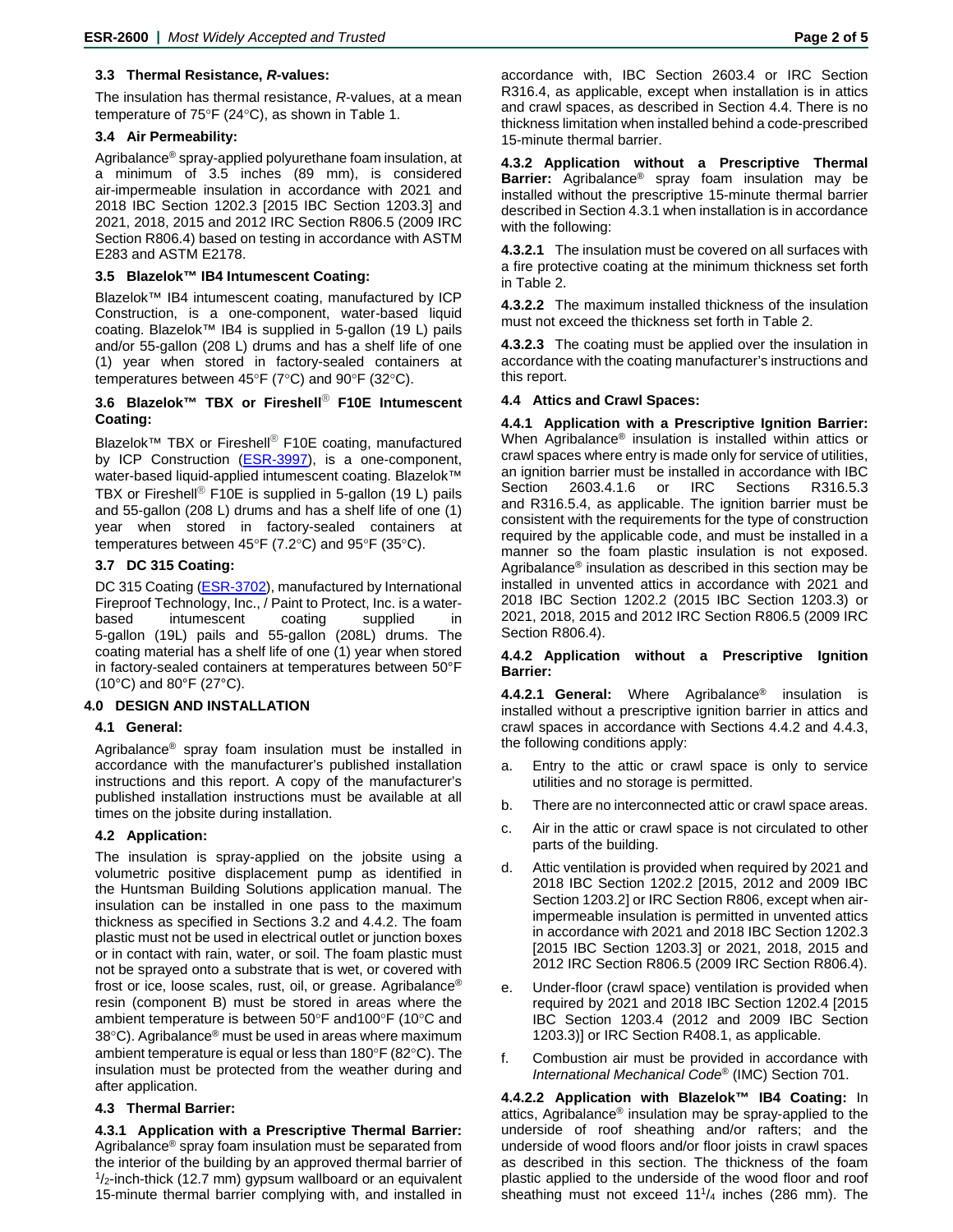spray foam insulation applied to vertical wall surfaces in attics and crawl spaces must not exceed 91/4 inches (235 mm) in depth. The foam plastic surface must be covered with a minimum 5-dry-mil [9 wet mils (0.23 mm)] thickness of Blazelok™ IB4 intumescent coating as described in Section 3.5. The intumescent coating must be spray-applied over the insulation in accordance with the coating manufacturer's instructions and this report at a rate of 1 gallon (3.38 L) per 175 square feet (16.3  $m<sup>2</sup>$ ) to obtain the recommended minimum dry film thickness noted in this section. Surfaces to be coated must be dry and clean, and free of dirt, loose debris and any other substances that could interfere with adhesion of the coating.

**4.4.2.3 Application with DC 315 Coating:** In attics, Agribalance® foam insulation may be spray-applied to the underside of the roof sheathing and/or rafters and in crawl spaces. The insulation may be spray-applied to the underside of wood floors as described in this section. The thickness of the foam plastic applied to the underside of the top of the space must not exceed  $11^{1/2}$  inches (292 mm), and the thickness on vertical surfaces must not exceed  $7<sup>1</sup>/2$  inches (191 mm). The foam plastic surface must be covered with a minimum nominal thickness of 3 dry mils (0.08 mm) [4 wet mils (0.10 mm)] of the DC 315 coating described in Section 3.6. The intumescent coating must be spray-applied over the insulation in accordance with the coating manufacturer's instructions and this report at a rate of 1 gallon (3.38 L) per 401 square feet (373.  $m^2$ ) to obtain the recommended minimum dry film thickness noted in this section. Surfaces to be coated must be dry and clean, and free of dirt, loose debris and any other substances that could interfere with adhesion of the coating.

**4.4.3 Use on Attic Floors:** Agribalance® spray-applied insulation may be installed exposed at a maximum thickness of  $7^{1}/_{2}$  inches (191 mm) between and over the joists in attic floors, when covered with the DC 315 coating described in Section 4.4.2.3. Agribalance® spray-applied insulation may be installed exposed at a maximum thickness of  $5<sup>1</sup>/2$  inches (140 mm) between and over the joists in attic floors, when covered with the Blazelok™ IB4 intumescent coating described in Section 4.4.2.2. The insulation must be separated from the interior of the building by an approved thermal barrier. The ignition barrier in accordance with IBC Section 2603.4.1.6 and IRC Section R316.5.3 may be omitted.

#### **5.0 CONDITIONS OF USE**

The Agribalance® spray-applied foam insulation described in this report complies with, or is a suitable alternative to what is specified in, those codes listed in Section 1.0 of this report, subject to the following conditions:

- **5.1** This evaluation report and the manufacturer's published installation instructions, when required by the code official, must be submitted at the time of permit application.
- **5.2** The products must be installed in accordance with the manufacturer's published installation instructions, this evaluation report and the applicable code. The instructions within this report govern if there are any conflicts between the manufacturers' published installation instructions and this report.
- **5.3** The insulation must be separated from the interior of the building by an approved 15-minute thermal barrier, except when installation is as described in Section 4.3.1 or in attics and crawl spaces as described in Section 4.4.
- **5.4** The insulation must not exceed the density and thicknesses noted in Sections 3.2, 4.4.2 and 4.4.3 of this report.
- **5.5** The insulation must be protected from the weather during and after application.
- **5.6** The insulation must be applied by contractors authorized by Huntsman Building Solutions.
- **5.7** Use of the insulation in areas where the probability of termite infestation is "very heavy" must be in accordance with IRC Section R318.4 or IBC Section 2603.8, as applicable.
- **5.8** The insulation has been evaluated only for use in Type V-B construction under the IBC and non-fire-resistance rated assemblies in dwellings under the IRC.
- **5.9** Jobsite certification and labeling of the insulation must comply with 2021, 2018 or 2015 IRC Sections N1101.10.1 and N1101.10.1.1 (2012 IRC Sections N1101.12.1 and N1101.12.1.1 or 2009 IRC Sections N1101.4 and N1101.4.1)] and 2021, 2018, 2015 and 2012 IECC Sections C303.1.1, C303.1.1.1, R303.1.1 and R303.1.1.1 (2009 IECC Sections 303.1.1 and 303.1.1.1), as applicable.
- **5.10** A vapor retarder must be installed when required by the applicable code.
- **5.11** Installation in unvented attics, when equipped with vapor diffusion ports in accordance with Section 1202.3, Item 5.2 of the 2021 IBC and Section R806.5, Item 5.2 of the 2021 and 2018 IRC, is outside the scope of this report.
- **5.12** The insulation is produced in Arlington, Texas and Boisbriand, Quebec, Canada, under a quality control program with inspections by ICC-ES.

#### **6.0 EVIDENCE SUBMITTED**

- **6.1** Data in accordance with ICC-ES Acceptance Criteria for Spray-applied Foam Plastic Insulation (AC377), dated April 2020 (editorially revised July 2020), including testing in accordance with Appendix X.
- **6.2** Reports of room corner fire tests in accordance with NFPA 286.
- **6.3** Reports of air leakage tests in accordance with ASTM E283.
- **6.4** Reports of air permeance tests in accordance with ASTM E2178.

#### **7.0 IDENTIFICATION**

**7.1** Product labeling shall include, the name of the report holder or listee, and the ICC-ES mark of conformity. The listing or evaluation report number (ICC-ES ESR-2600) may be used in lieu of the mark of conformity. Components of Agribalance® spray foam insulation are identified with the manufacturer's name (Huntsman Building Solutions), address and telephone number; the product trade name (Agribalance®); use instructions; the density; the flame-spread and smokedevelopment indices; and the evaluation report number (ESR-2600).

Each pail of Blazelok™ IB4 intumescent coating is labeled with the manufacturer's name (ICP Construction), the product name and use instructions.

Blazelok TBX or Fireshell<sup>®</sup> F10E coating is labeled with the manufacturer's name and address; the product name; the date of manufacture, the shelf life or expiration date; the manufacturer's instructions for application and evaluation report number [\(ESR-3997\)](http://www.icc-es.org/Reports/pdf_files/load_file.cfm?file_type=pdf&file_name=ESR-3997.pdf).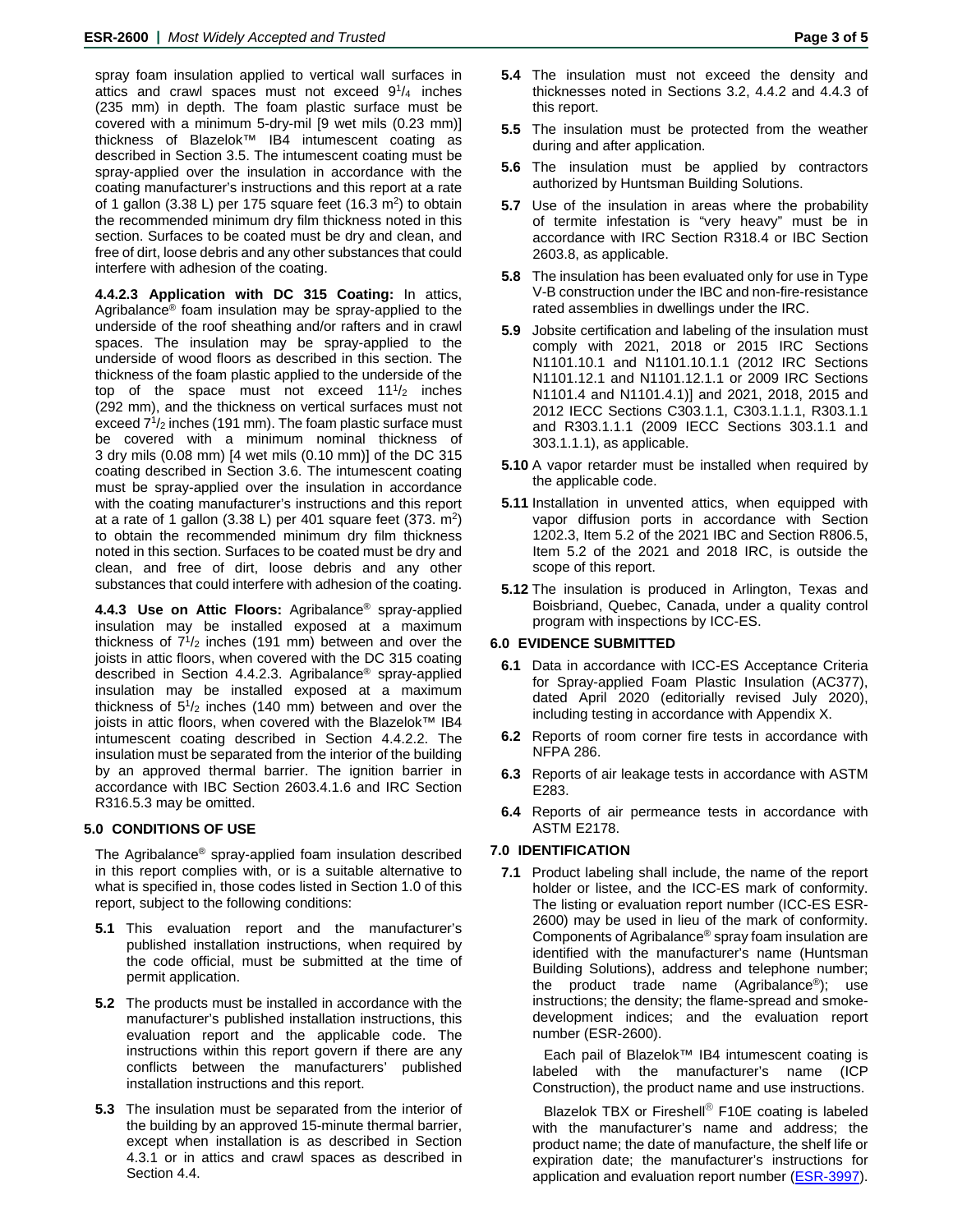International Fireproof Technology, Inc. / Paint to Protect Inc., DC 315 coating is labeled with the manufacturer's name and address; the product name; the date of manufacture, the shelf life or expiration date; the manufacturer's instructions for application and evaluation report number [\(ESR-3702\)](http://www.icc-es.org/Reports/pdf_files/load_file.cfm?file_type=pdf&file_name=ESR-3702.pdf).

**7.2** The report holder's contact information is the following:

**HUNTSMAN BUILDING SOLUTIONS 3315 EAST DIVISION STREET ARLINGTON, TEXAS 76011 (817) 640-4900 [info@huntsmanbuilds.com](mailto:info@huntsmanbuilds.com)  [www.huntsmanbuilds.com](http://www.huntsmanbuilds.com/)**

# **8.0 OTHER CODES**

In addition to the codes referenced in Section 1.0, the products described in this report have been evaluated in accordance with the following codes:

- 2006 *International Building Code<sup>®</sup>* (2006 IBC)
- 2006 *International Residential Code<sup>®</sup>* (2006 IRC)
- 2006 *International Energy Conservation Code<sup>®</sup> (2006* IECC)
- 2003 *International Building Code<sup>®</sup>* (2003 IBC)
- 2003 *International Residential Code<sup>®</sup> (2003 IRC)*
- 2003 *International Energy Conservation Code*<sup>®</sup> (2003 IECC)

The products comply with the above-mentioned codes as described in Sections 2.0 through 7.0 of this report, with the revisions noted below:

- **Application with a Prescriptive Thermal Barrier:** See Section 4.3, except the approved thermal barrier must be installed in accordance with Section R314.4 of the 2006 IRC or Section R314.1.12 of the 2003 IRC.
- **Application with a Prescriptive Ignition Barrier:** See Section 4.4.1, except attics must be vented in accordance with Section 1203.2 of the 2006 and 2003 IBC or Section R806 of the 2003 IRC, and crawl space ventilation must be in accordance with Section 1203.3 of the 2006 and 2003 IBC or Section R408 of the 2006 and 2003 IRC, as applicable. Additionally, an ignition barrier must be installed in accordance with Section R314.5.3 or R314.5.3 of the 2006 IRC or Section R314.2.3 of the 2003 IRC, as applicable.
- **Application without a Prescriptive Ignition Barrier:** See Section 4.4.2, except attics must be vented in accordance with Section 1203.2 of the 2006 and 2003 IBC or Section R806 of the 2006 and 2003 IRC, and crawl space ventilation must be in accordance with Section 1203.3 of the 2006 and 2003 IBC or Section R408 of the 2006 and 2003 IRC, as applicable.
- **Protection against Termites:** See Section 5.7, except use of the insulation in areas where the probability of termite infestation is "very heavy" must be in accordance with Section R320.5 of the 2006 IRC or Section R320.4 of the 2003 IRC.
- **Jobsite Certification and Labeling:** See Section 5.9, except jobsite certification and labeling must comply with Sections 102.1.1 and 102.1.11, as applicable, of the 2006 IECC.

# **TABLE 1—THERMAL RESISTANCE (***R-***VALUES)**

| THICKNESS (INCH)                                                                                                                                                                                                                                                                                                                                                                           | R-VALUE <sup>1</sup> (°F.ft <sup>2</sup> .h/Btu) |  |
|--------------------------------------------------------------------------------------------------------------------------------------------------------------------------------------------------------------------------------------------------------------------------------------------------------------------------------------------------------------------------------------------|--------------------------------------------------|--|
| 1                                                                                                                                                                                                                                                                                                                                                                                          | 4.5                                              |  |
| $\overline{2}$                                                                                                                                                                                                                                                                                                                                                                             | 8.9                                              |  |
| 3                                                                                                                                                                                                                                                                                                                                                                                          | 13                                               |  |
| 3.5                                                                                                                                                                                                                                                                                                                                                                                        | 16                                               |  |
| 4                                                                                                                                                                                                                                                                                                                                                                                          | 18                                               |  |
| 5.5                                                                                                                                                                                                                                                                                                                                                                                        | 24                                               |  |
| 6                                                                                                                                                                                                                                                                                                                                                                                          | 27                                               |  |
| 7.5                                                                                                                                                                                                                                                                                                                                                                                        | 33                                               |  |
| 9.25                                                                                                                                                                                                                                                                                                                                                                                       | 41                                               |  |
| 9.5                                                                                                                                                                                                                                                                                                                                                                                        | 42                                               |  |
| 10                                                                                                                                                                                                                                                                                                                                                                                         | 44                                               |  |
| 11.25                                                                                                                                                                                                                                                                                                                                                                                      | 50                                               |  |
| 11.5                                                                                                                                                                                                                                                                                                                                                                                       | 51                                               |  |
| 14<br>$\overline{a}$ $\overline{a}$ $\overline{a}$ $\overline{a}$ $\overline{a}$ $\overline{a}$ $\overline{a}$ $\overline{a}$ $\overline{a}$ $\overline{a}$ $\overline{a}$ $\overline{a}$ $\overline{a}$ $\overline{a}$ $\overline{a}$ $\overline{a}$ $\overline{a}$ $\overline{a}$ $\overline{a}$ $\overline{a}$ $\overline{a}$ $\overline{a}$ $\overline{a}$ $\overline{a}$ $\overline{$ | 62                                               |  |

For **SI:** 1 inch = 25.4 mm:  $1^{\circ}$  F.ft<sup>2</sup>.h/Btu = 0.176 110 $^{\circ}$ K.m<sup>2</sup>/W.

<sup>1</sup>*R*-values are calculated based on tested *K*-values at 1-and 4-inch thicknesses.

#### **TABLE 2—USE OF INSULATION WITHOUT A PRESCRIPTIVE THERMAL BARRIER (TESTED IN ACCORDANCE WITH NFPA 286)1**

| <b>INSULATION</b><br><b>TYPE</b> | <b>MAXIMUM THICKNESS</b><br>(in.) (Vertical Surfaces) | <b>MAXIMUM THICKNESS</b><br>(in.) (Overhead<br>Surfaces) | <b>COATING TYPE &amp; MINIMUM</b><br><b>THICKNESS (Applied to all</b><br>Foam Surfaces) $2,3$ | <b>MINIMUM APPLICATION</b><br><b>RATE OF COATING</b> |
|----------------------------------|-------------------------------------------------------|----------------------------------------------------------|-----------------------------------------------------------------------------------------------|------------------------------------------------------|
| Agribalance <sup>®</sup>         | $5^{1/2}$                                             | $11^{1/2}$                                               | Blazelok TBX or Fireshell <sup>®</sup> F10E<br>15 mils DFT<br>23 mils WFT                     | 1.23 gal / 100 ft <sup>2</sup>                       |
| Agribalance <sup>®</sup>         | $7^{1/2}$                                             | $11^{1/2}$                                               | DC 315<br>12 mils DFT<br>18 mils WFT                                                          | 1.25 gal / 100 ft <sup>2</sup>                       |

For **SI:** 1 inch = 25.4 mm; 1 mil = 0.0254 mm; 1 gallon =  $3.38$  L; 1 ft<sup>2</sup> = 0.093 m<sup>2</sup>. 1See Section 4.3.2.

2See Section 3.6 and 3.7.

 ${}^{3}$ DFT = Dry Film Thickness; WFT = Wet Film Thickness